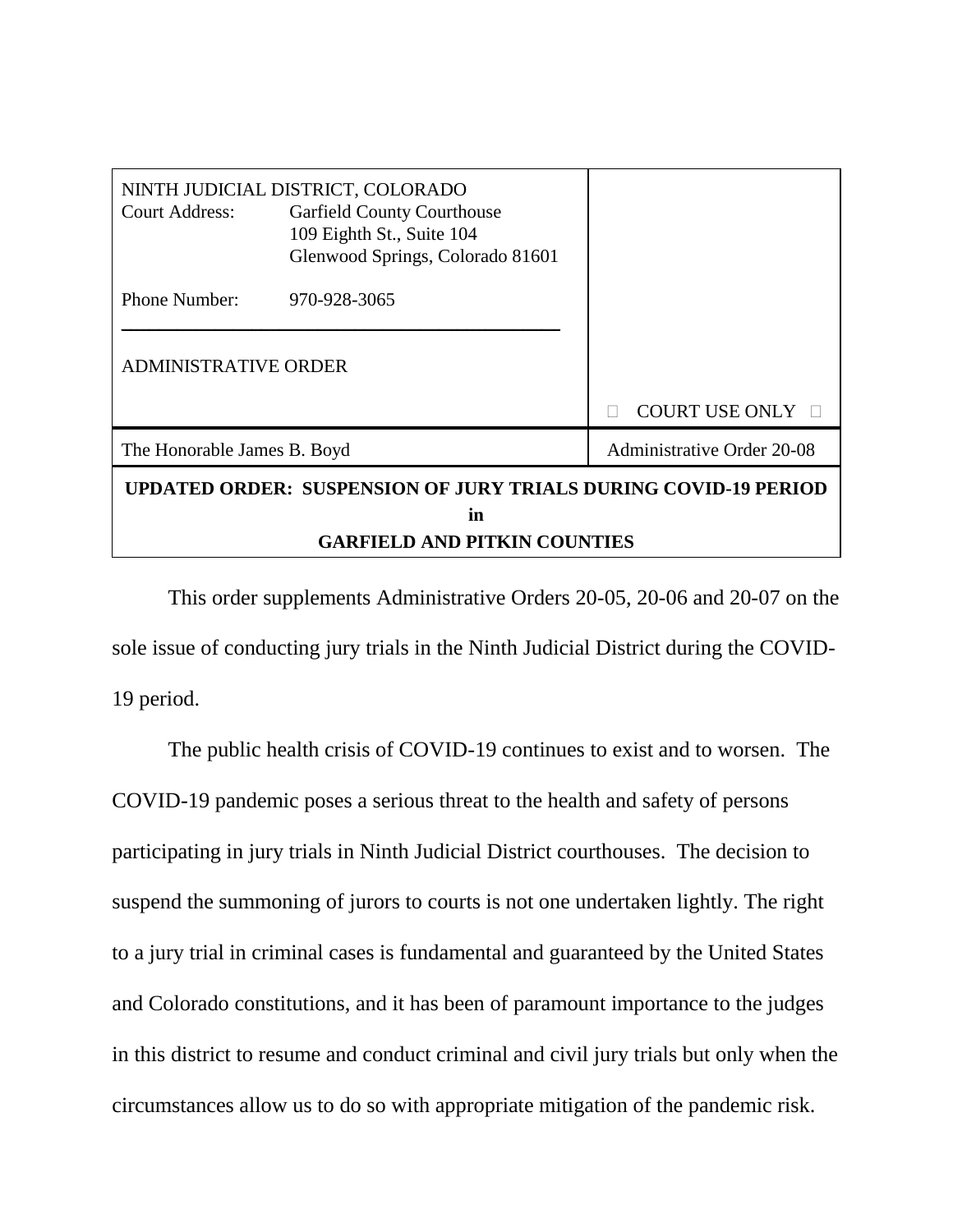Due to the ongoing public health issues related to the COVID-19 pandemic, as discussed below, it is inappropriate at this time for the courts of the Ninth Judicial District to hear jury trials in Garfield and Pitkin counties.

On July 24, 2020, the Chief Justice of the Colorado Supreme Court adopted an updated order regarding COVID-19 and court operations. It orders, "no person shall be summoned to assemble for jury service in a state court without the authorization of the Chief Judge of the particular judicial district, following his or her determination that the jury pool in question can be safely assembled consistent with applicable executive orders and health directives." This led to ongoing meetings including judges and stakeholders to develop the Ninth Judicial District Plan for Jury Trials During Pandemic (the Jury Plan), a plan adopted in Administrative Order 20-06. At the time Administrative Order 20-06 was adopted, reported COVID-19 cases were lower statewide, 57,041 cases, and lower in all three Ninth District counties—Garfield, 838 cases; Pitkin, 197 cases; and Rio Blanco, 23 cases.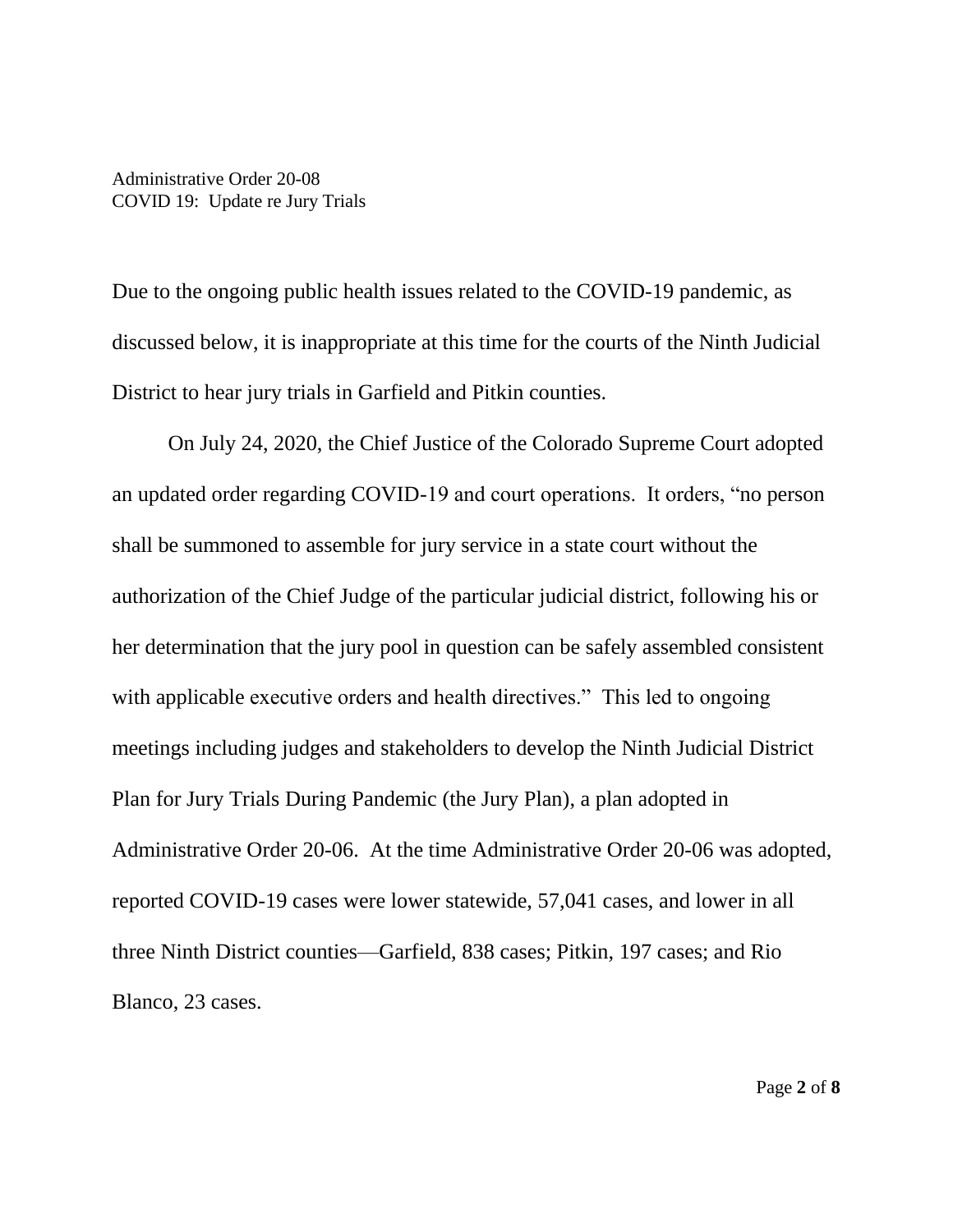When the District determined a written jury plan was appropriate, the District noted jury trials should proceed with "caution, with respect for the risks associated with the COVID-19 pandemic, and cognizant of the current local and state data and trends regarding COVID-19." Administrative Order 20-05. This order also stated, "Circumstances have changed rapidly and may continue to do so. This order may be modified or updated frequently." The circumstances have changed.

Page **3** of **8** The pandemic has been the subject of numerous executive orders from the Colorado Governor and public health orders from the Colorado Department of Public Health and Environment (CDPHE). The most recent public health order, Public Health Order 20-36, was issued November 2, 2020. PHO 20-36 confirmed that, as of November 2, there had been 112,147 known COVID cases in Colorado, 9,114 hospitalizations and 2,126 deaths. Just one day later, November 3, 2020, the number of cases rose by more than 2,000 to 114,709 and the number of hospitalizations rose by 66 to 9,180. PHO 20-36 formally modified the preexisting COVID-19 Dial Dashboard into a color-coded dashboard that uses health-related metrics to place individual counties in one of five levels of risk and safety—from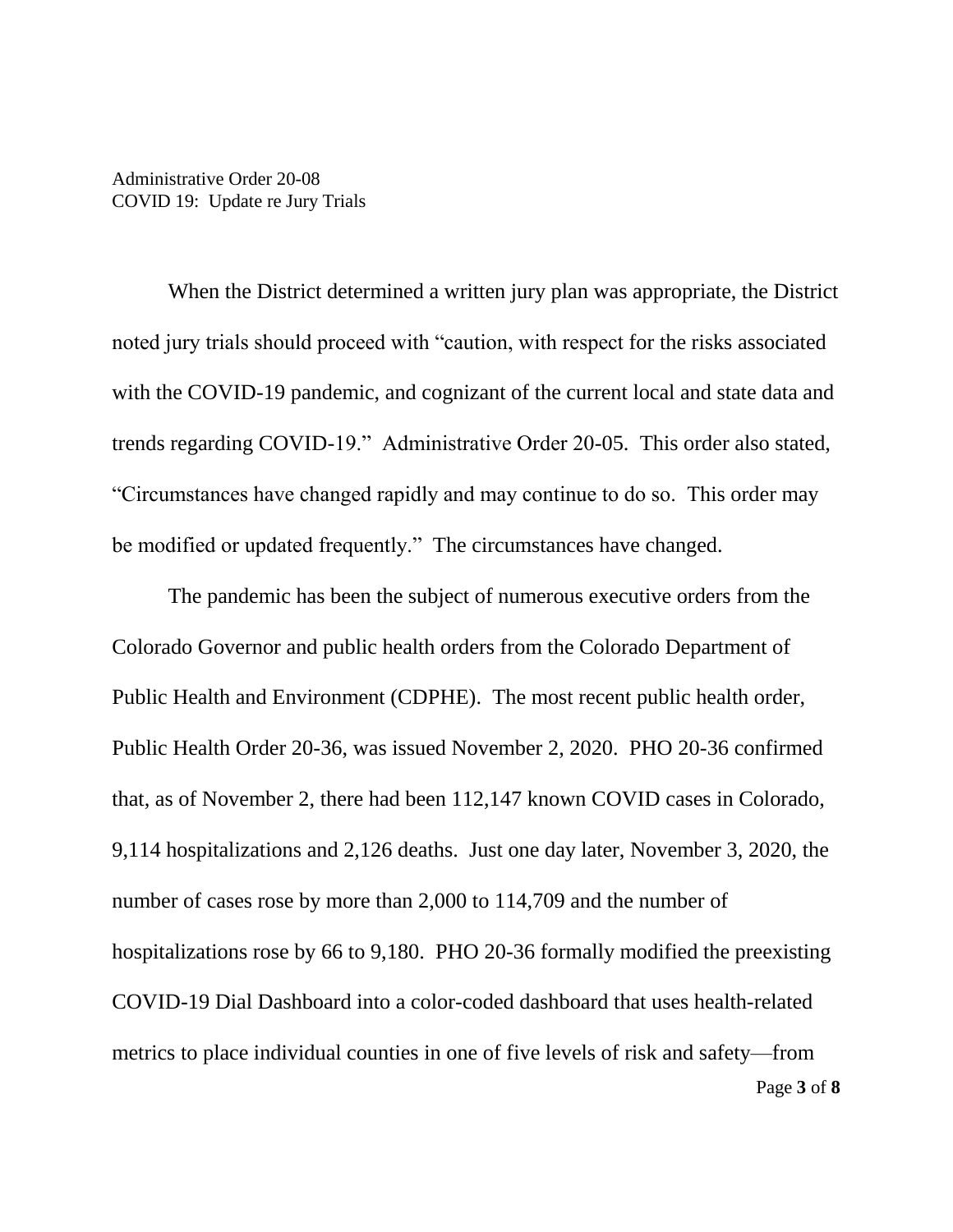lowest risk to highest risk, Level Green, Protect Our Neighbors; Level Blue, Safer at Home—Cautious; Level Yellow, Safer at Home—Concern; Level Orange, Safer at Home—High Risk; and Level Red, Stay At Home. The overall risk is determined by three metrics—the number of new COVID-19 cases per 100,000 people over a 2-week period (the incidence rate), the percent of positive test results over a 14-day period (the positivity rate), and hospitalization rates over a 14-day period.

The Dial provides information for all three countries in the Ninth Judicial District. Garfield County uses an additional risk-measuring tool, the Coronameter. It applies similar metrics to place the county in one of four color-coded risk and safety levels: Comfortable (blue), Cautious (yellow), Concerned (orange) and Very High Risk (red).

For the incidence rate to fit within the Dial's yellow risk, the incidence rate cannot exceed 175 new cases. To fit within the Coronameter's yellow risk incidence rate, the rate cannot exceed 75 new cases.

Page **4** of **8** In Garfield County, as reported by CDPHE, in the period October 7 to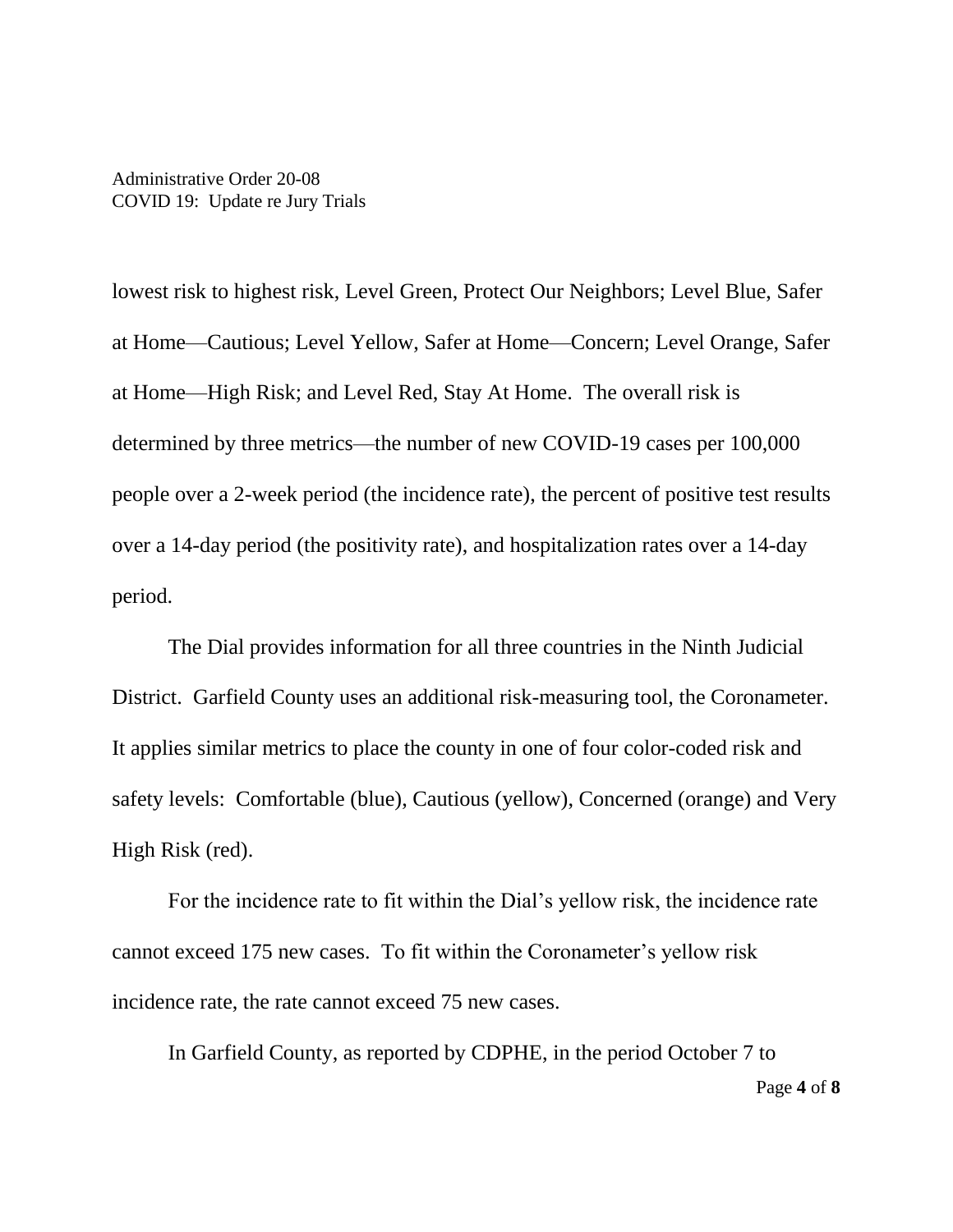November 4, the COVID-19 case count rose more than 28% to 1261 cases, and as reported by Garfield County, the incidence rate rose more than 250% to 292.5. The overall level of the Coronameter is yellow, cautious; the incidence rate is red, very high risk, at a level more than 130% above the threshold for very high risk. According to the Dial, in the month of October, the incidence rate in Garfield County moved from yellow cautious to orange concerned, and the positivity rate increased from green to yellow.

Page **5** of **8** In Pitkin County, as reported by CDPHE, in the period October 7 to November 4, the COVID-19 case count rose about 32% to 302 cases. Pitkin County has adopted the Dial as its risk and safety tool. As reported by Pitkin County on November 4, 2020, the overall Dial risk for Pitkin County is orange concerned. On the Dial in this October 7 to November 4 time frame, the Pitkin County incidence rate rose from cautious yellow to the current concerned orange with a rate reported by Pitkin County of 202.7. Pitkin County reports a positivity rate increase from green to yellow. On October 30, 2020, the Pitkin County Public Health Department adopted its Eighth Amended Notice of Public Health Order First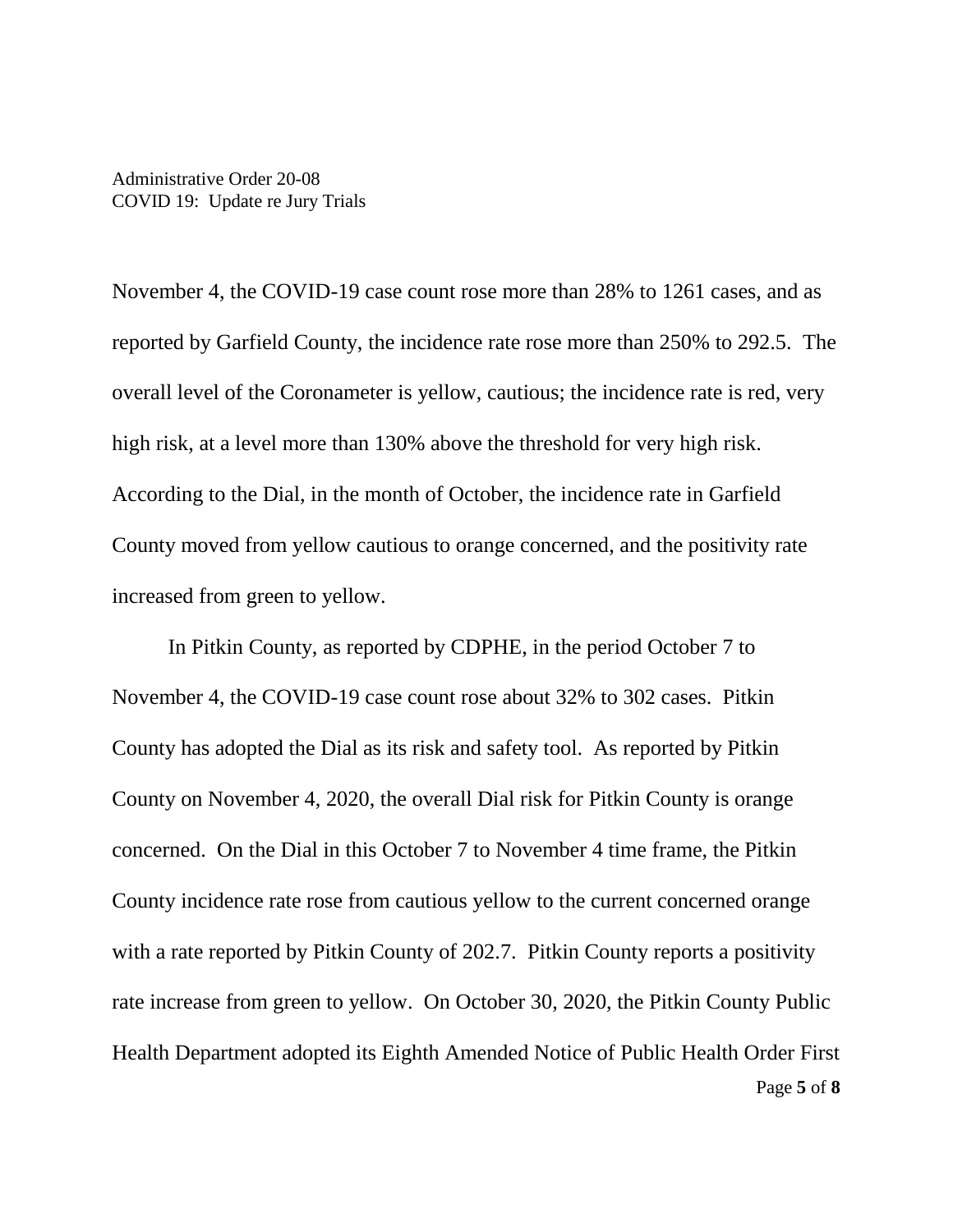Addendum. It acknowledges Pitkin County is experiencing a "surge" of COVID-19 cases. Though not directly applicable to court operations, it reduces gathering sizes in many circumstances to no more than five individuals from no more than two households.

In Rio Blanco County, as reported by CDPHE, in the same October 7 to November 4 period, the COVID-19 case count rose from 26 to 31. All risk measures on the Dial have remained in the green level.

The next two months include a shift in seasons when indoor activities grow more common and social distancing grows more challenging. The next two months include major holidays when adherence to risk-mitigation guidelines is more challenging.

The disease trends in Pitkin and Garfield counties and the additional information above cause the Chief Judge to conclude, for the period of time ordered, that jury pools cannot be safely assembled in these two counties. In all categories, the Dial in Rio Blanco County remains green; it is proper to allow jury trials to continue there under the requirements of the Jury Plan.

Page **6** of **8**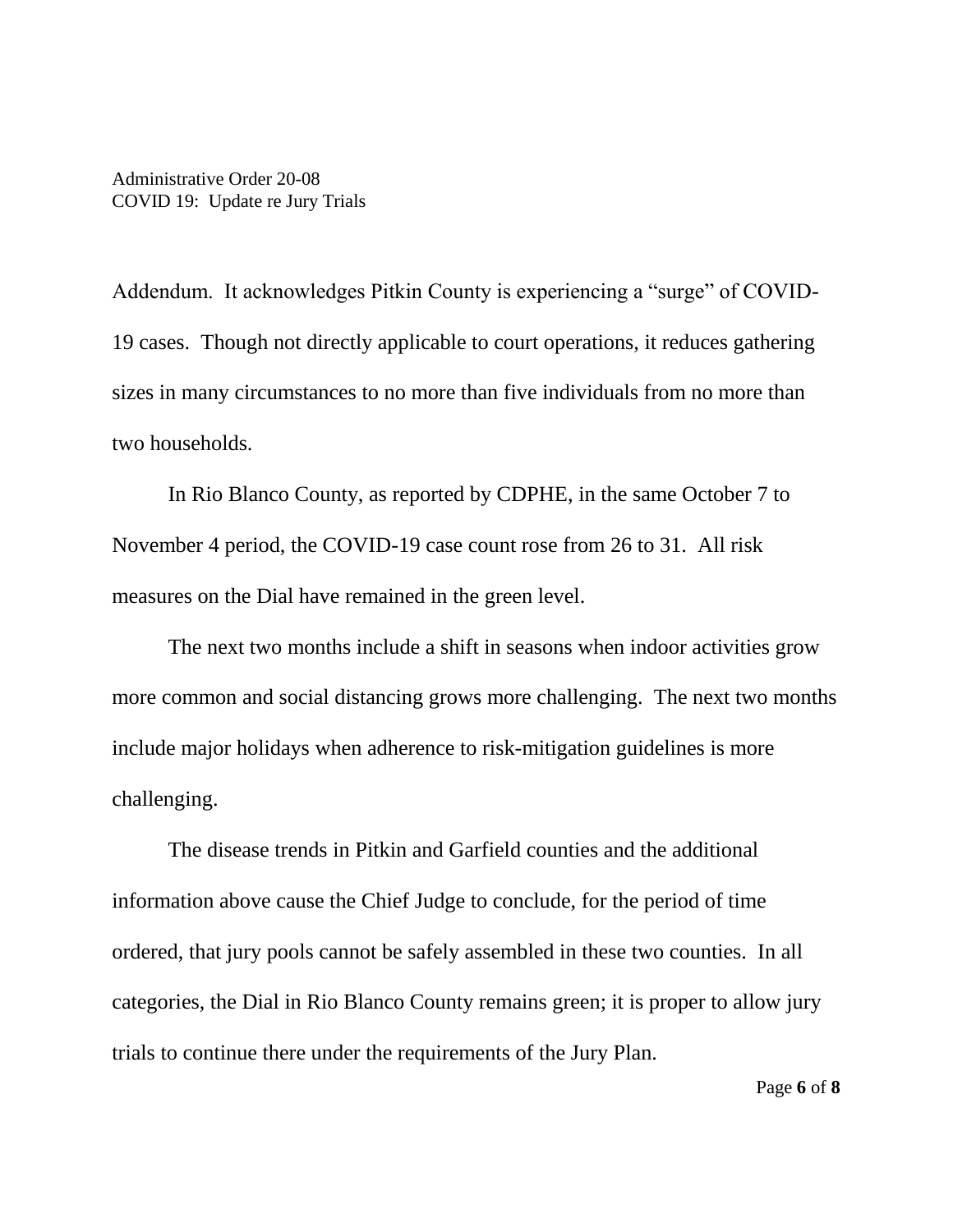Pursuant to the authority granted in Chief Justice Directive 95-01 and Chief Justice Order dated July 24, 2020, it is hereby ORDERED as follows:

The Courts of the Ninth Judicial District that sit in **Garfield and Pitkin Counties** hereby suspend the summoning of jurors for jury trials set through **December 31, 2020. No person will be summoned to report for jury service in these courts before January 4, 2021.** Any persons with a summons to report for jury duty in Garfield or Pitkin County during this time period are not required to appear. Any juror appearing in person on a summons through December 31, 2020, shall be informed by the court or security team that the person's jury service has been cancelled and that person may return home.

Jury commissioners shall continue to summon jurors for any jury trials scheduled to begin on or after January 4, 2021. Jurors who have a jury summons for a date to appear commencing on or after January 4, 2021, should continue to monitor the Court's website for updates.

This Order creates **no change in Rio Blanco County** where jurors may be summoned and jury trials may proceed under the terms of the Jury Plan.

Page **7** of **8**